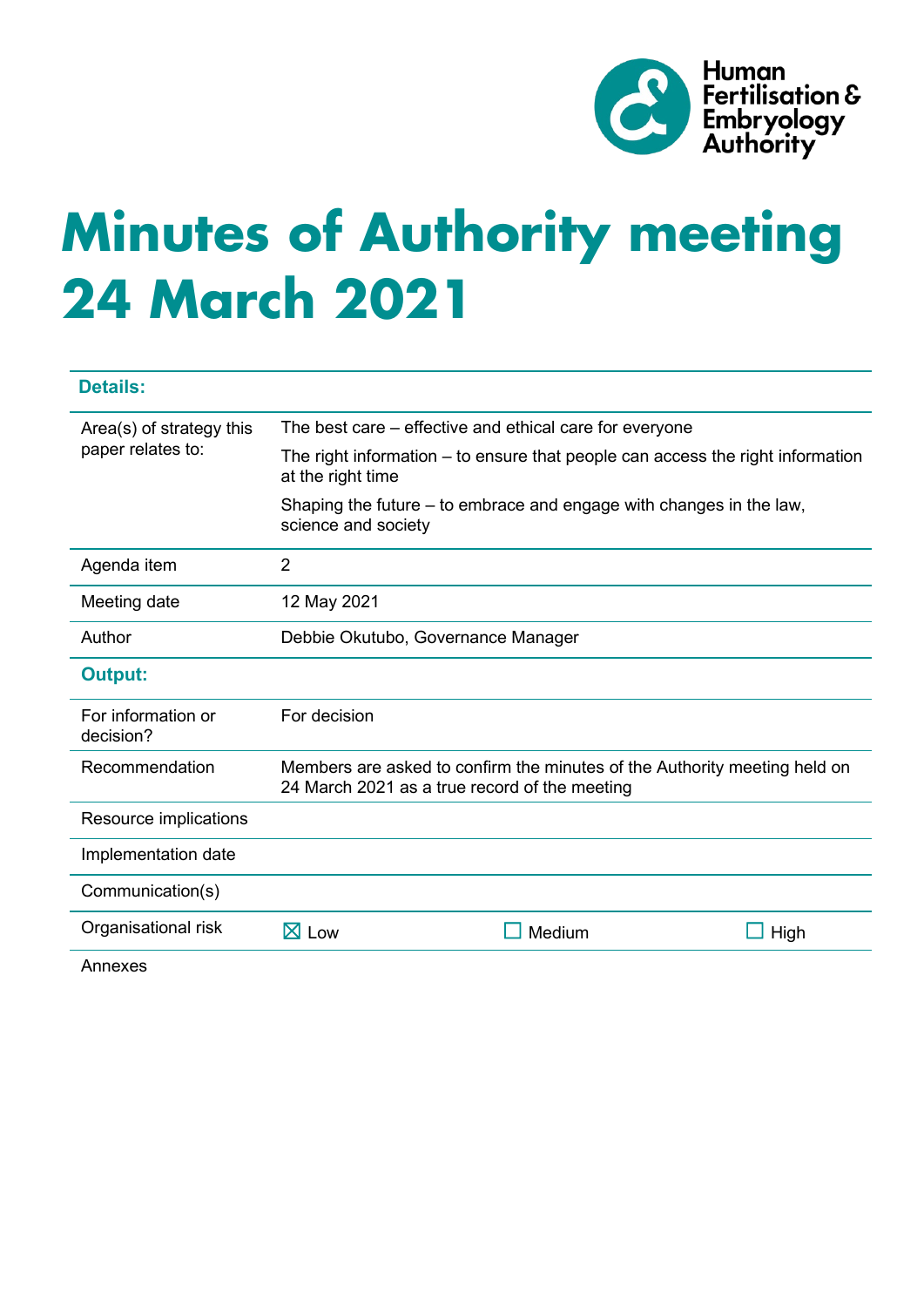# **Minutes of the Authority meeting on 24 March 2021 held via teleconference**

| Members present     | Sally Cheshire, Chair<br>Margaret Gilmore<br>Anita Bharucha<br>Anne Lampe<br>Jason Kasraie<br>Catharine Seddon<br>Emma Cave                                                    | Jonathan Herring<br>Gudrun Moore<br><b>Ruth Wilde</b><br>Yacoub Khalaf<br><b>Ermal Kirby</b><br>Kate Brian<br>Tim Child |  |
|---------------------|--------------------------------------------------------------------------------------------------------------------------------------------------------------------------------|-------------------------------------------------------------------------------------------------------------------------|--|
| Apologies           |                                                                                                                                                                                |                                                                                                                         |  |
| <b>Observers</b>    | Julia Chain, incoming Chair<br>Alison Marsden, Incoming Authority member<br>Marina Pappa (Department of Health and Social Care - DHSC)<br>Steve Pugh, DHSC<br>Csenge Gal, DHSC |                                                                                                                         |  |
| Staff in attendance | Peter Thompson<br>Clare Ettinghausen<br><b>Richard Sydee</b><br><b>Rachel Cutting</b><br>Catherine Drennan                                                                     | Paula Robinson<br>Debbie Okutubo<br>Helen Crutcher<br>Dina Halai                                                        |  |

#### **Members**

There were 14 members at the meeting – nine lay and five professional members.

## **1. Welcome and declarations of interest**

- **1.1.** The Chair opened the meeting by welcoming Authority members, observers and staff present online. She stated that this was her last Authority meeting as her term of office ended at the end of the month along with Kate Brian whose term of office would also be ending.
- **1.2.** She welcomed the incoming Chair, Julia Chain, who was observing the meeting as well as Alison Marsden and informed all present that both appointments would start on 1 April 2021.
- **1.3.** The Chair stated that the meeting was audio recorded in line with previous meetings and the recording would be made available on our website to allow members of the public who were not able to listen in during our deliberations to hear it afterwards.
- **1.4.** Declarations of interest were made by:
	- Yacoub Khalaf (clinician at a licensed clinic)
	- Tim Child (PR at a licensed clinic)
	- Ruth Wilde (counsellor at licensed clinics)
	- Kate Brian (working at Fertility Network UK)
	- Jason Kasraie (PR at a licensed clinic).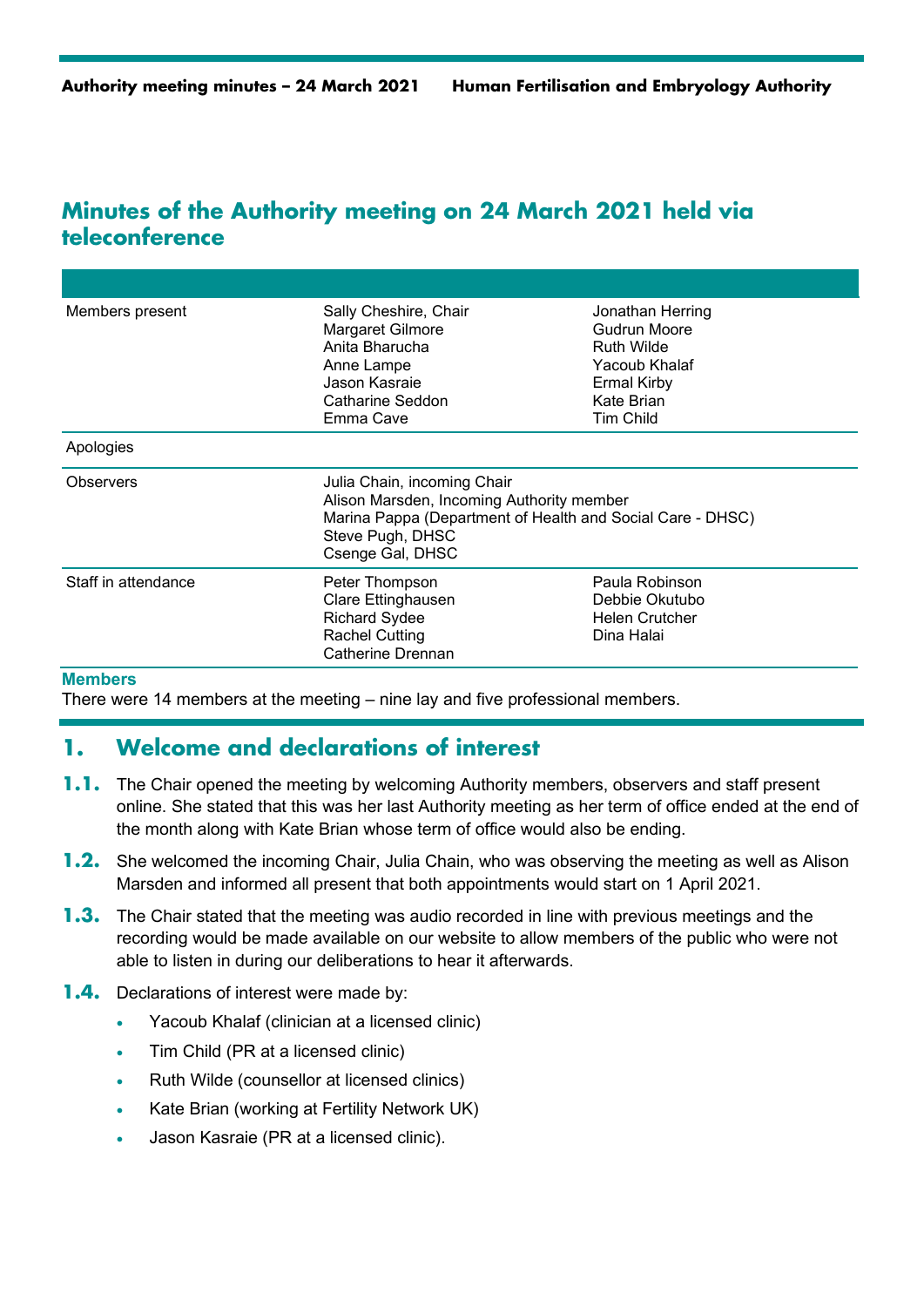## **2. Minutes of the last meeting**

**2.1.** Members agreed that the minutes of the meeting held on 27 January 2021 were an accurate record of the meeting and could be signed by the Chair.

## **3. Chair's report**

- **3.1.** On 2 February, the Chair participated in the arms-length body (ALB) chairs roundtable discussion led by Minister of State Edward Argar MP.
- **3.2.** On 8 February, the Chair attended the Scientific and Clinical Advances Advisory Committee (SCAAC) meeting where a number of issues were discussed and commented that the SCAAC Chair would give a summary during the course of this meeting.
- **3.3.** The Chair thanked the committee secretaries for their hard work and support given to her during her tenure as both Chair of the Audit and Governance Committee and later Chair of the Board.

#### Licence Committee

- **3.4.** Kate Brian was invited to give a summary as the outgoing chair of the Licence Committee. She reflected on her experience as Chair and stated that Jonathan Herring was now the Chair of the Committee. She sent her appreciation to the Inspection team who provided the reports and Licensing staff who supported her during her term in office.
- **3.5.** Jonathan Herring gave a brief summary of the last Licence Committee meeting.

#### Audit and Governance Committee (AGC)

- **3.6.** The AGC Chair (AB) gave a summary of the meeting held on 16 March. The AGC Chair welcomed the progress being made by the teams and clinics on the digital programme. Members were reminded that at the January meeting the decision had been taken to delay go live as a result of lockdown and pressures on clinics. The agreed time to go live was in May/June since this seemed to be the best option in order to maximise clinic engagement. Members noted that the AGC would continue to meet monthly to review progress.
- **3.7.** An update from internal audit on completed reports was presented and there were two reports that had received the top rating, one on financial processes and the other on virtual inspections. The committee was very pleased to see these positive ratings.
- **3.8.** The strategic risk register was reviewed and the committee agreed that it would be timely to review the risk policy and risk appetite statement in the near future.
- **3.9.** An update on business continuity, resilience and cyber security was received. The committee particularly welcomed the recent update of choose a fertility clinic (CaFC) data.

## Scientific and Clinical Advances Advisory Committee (SCAAC)

- **3.10.** The SCAAC Chair (YK) summarised the items presented at the meeting held in February. He commented that the effects of Covid-19 on fertility, assisted conception and early pregnancy would continue to be monitored.
- **3.11.** The committee suggested changes to the 2021/22 SCAAC workplan and recommended some external speakers for priority topics.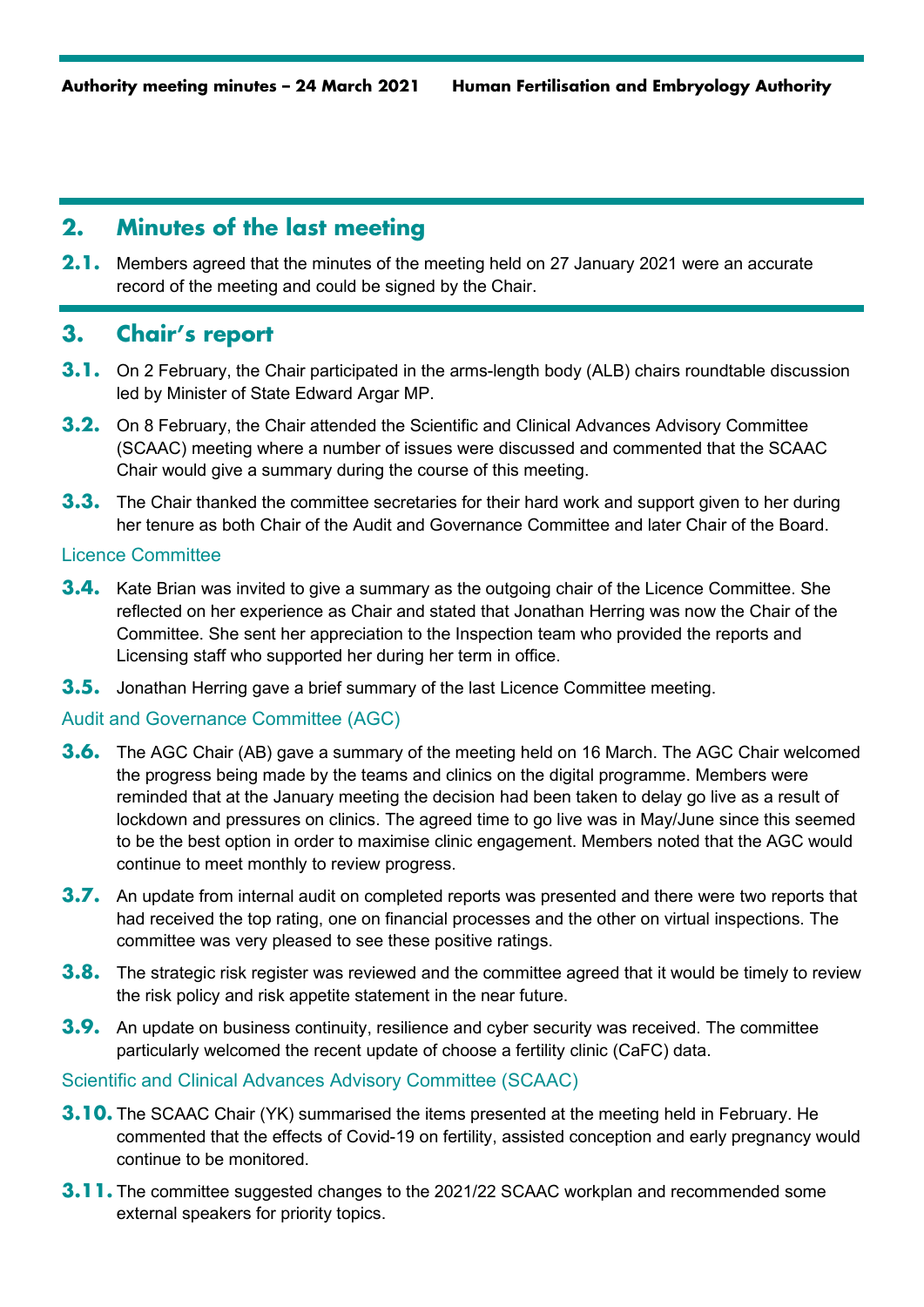- **3.12.** The committee agreed that the HFEA should maintain a pro-vaccine stance and update the coronavirus frequently asked questions (FAQs) as British Fertility Society (BFS) and Association of Reproductive and Clinical Scientists (ARCS) guidance got updated.
- **3.13.** In terms of prioritisation of issues, it was noted that SCAAC had asked the Executive not to limit their horizon scanning to a previously agreed list of journals but instead use a more open, informed literature search.
- **3.14.** Lastly, the committee's focus on embryo culture media was de-prioritised from high to medium as it did not fall within the HFEA's regulatory remit.

#### Statutory Approvals Committee (SAC)

- **3.15.** The Chair of SAC (MG) addressed the Authority. It was noted that monthly meetings continued to be held.
- **3.16.** At the last meeting, the committee considered a mitochondrial donation application, a few PGD applications and one special direction.

#### **Decision**

**3.17.** Members noted all the Chairs' updates.

## **4. Chief Executive's report**

- **4.1.** The Chief Executive (CE) reported back on some of the engagements he had with the sector.
- **4.2.** On 18 February the Chief Executive gave evidence to the World Health Organisation (WHO) commission on human genome editing. They were nearing the end of their evidence gathering as they were looking at regulatory aspects.
- **4.3.** The Chief Executive gave a synopsis of progress with PRISM and explained that clinics were training their staff with their live data which should all lead to a smooth transition.
- **4.4.** Members commented on the recently published ethnic diversity in fertility treatment report and asked what engagement there was with clinics. The Chief Executive responded that this would be answered under the performance report item.

#### **Decision**

**4.5.** Members noted the CE's report.

## **5. Performance report**

#### Strategy and Corporate Affairs

- **5.1.** The Director of Strategy and Corporate Affairs gave a brief overview on ongoing work in the directorate.
- **5.2.** There was a recent Association of Fertility Patient Organisations (AFPO) meeting, where the HFEA received positive feedback on our engagement and our recent response to the Covid-19 pandemic. Members were also informed that our website was recently updated with new treatment add-on pages and had offered to publicise this. The Authority Chair had also attended part of the meeting so that AFPO members could say their farewells to her.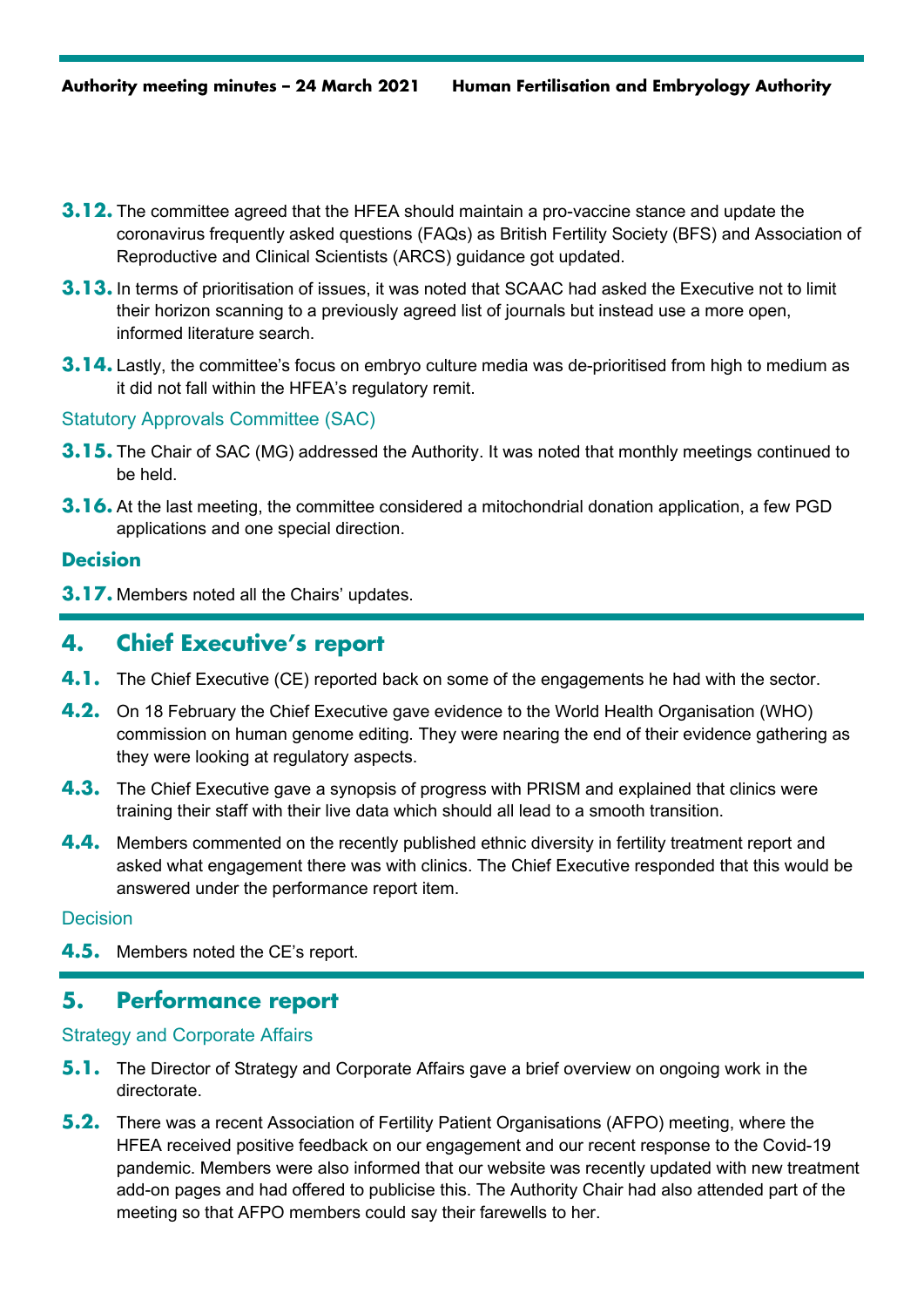- **5.3.** On the recently published ethnic diversity in fertility treatment report, members congratulated all staff involved Members further commented that the report showed the HFEA at its best. The report provided useful information for and from a diverse set of people. Members commented that the data gathered would be used to trigger useful conversations. There was a clarification sought that had been raised during the debate which was the 'Black and Minority Ethnic (BAME)' term and how useful it was in this context since not everyone identifies as BAME.
- **5.4.** The Director of Strategy and Corporate Affairs responded that the report had an action plan at the end and the clinics and the HFEA would be working through the plan and she would report back to Authority in due course. It was noted that the term 'BAME' was not being used internally or in this report, or going forward. It was noted that the findings would be presented at the Royal College of Obstetricians and Gynaecologists (RCOG) Race Equality Taskforce meeting in September.
- **5.5.** Lastly, on the ongoing work in the directorate, there were further EU exit related activities being carried out by teams across the HFEA. We were looking at small updates to the Code of Practice the HFEA @30 activities work was now live which included a series of blogs being launched and an event scheduled for the evening of 24 March 2021.

#### Compliance and Information

- **5.6.** The Chief Executive commented that in relation to the inspection resumption there was some assurance from the inspectors and clinics that the hybrid system that we intend using going forward was broadly supported. During Covid restrictions on site visits are only conducted where concerns remain. In a hybrid model going forward on-site visits would occur for each inspection but fewer hours would be spent on site.
- **5.7.** The Director of Compliance and Information gave an overview of the work in her directorate. Members were advised that every year we have inspection themes in line with the HFEA strategy that are a focus on interim inspections. The themes for 2021-2022 are
	- Patient safety, feedback & emotional support.
	- Leadership, staffing & clinical governance.
	- Consent
	- Donor recruitment, selection, assessment and screening. QMS.
	- Audits.
	- Surgical procedures.
	- Pre-inspection review of data quality.
	- Pre-inspection review of the centre's history of compliance, RBATs, patient questionnaire reports, incidents and complaints and centre's websites.
- **5.8.** On 1 April a new member of staff will start in the opening the register (OTR) team to support in clearing the backlog. Processes in the team were also being reviewed so that they can be streamlined as the team continued to receive unprecedented numbers of requests. Members commented that this was a positive step as the backlog could lead to reputational damage.
- **5.9.** Members cautioned on the current system of inspections and commented that casual conversations that happened with junior staff might not happen as they were not likely to pick up the phone to speak to the Inspector. The Director of Compliance and Information commented that we would continue to speak to a range of staff.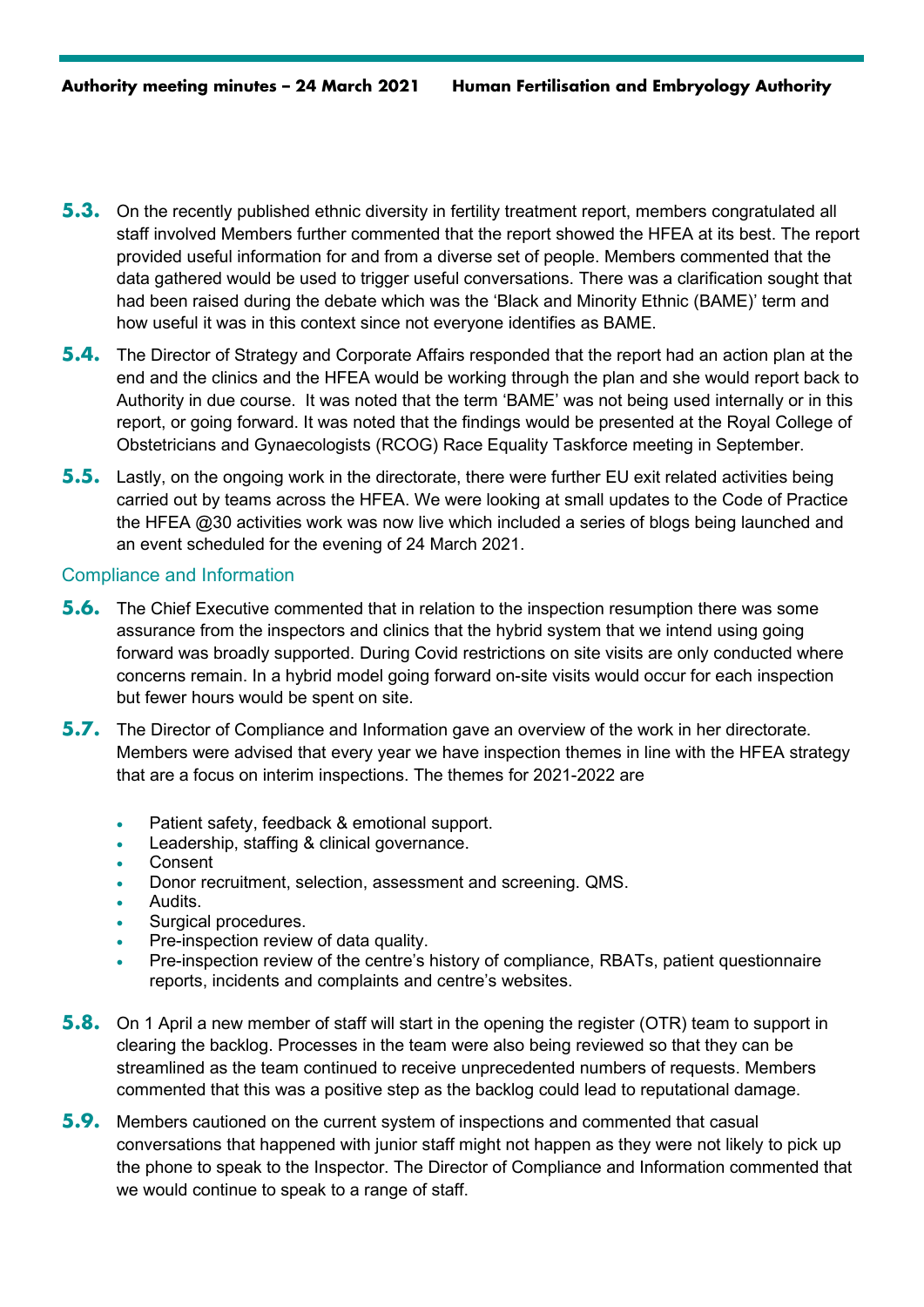**5.10.** Members commented that it was good that on-site visits are still happening when needed. To clarify a point, the Director of Compliance and Information stated that whilst restrictions have been in place inspections have included virtual technology to look at specific items and this assured inspectors. However, when necessary, inspectors had attended the clinic in person but spent less time on site than previously.

#### Finance and Resources

- **5.11.** The Director of Finance and Resources presented to the Authority. It was noted that the year-end financial position would see an underspend partly because PRISM had not been completed and we had additional funding for the project.
- **5.12.** Regarding occupation of the new office, it was noted that the earliest we would return to the office would be in June in line with government guidance, which currently still stated that wherever possible people should work from home. In responding to a question it was noted that the office was ready for occupation.

#### Other issues

- **5.13.** In response to a question on the change to a new office, it was noted that the HFEA remains a flexible employer with all Inspectors as home workers and office-based staff working from home up to two days a week. There would be a new way of working settlement when we were to attend the new office that would likely look at how many days a week staff would be required to be in the office. The CE promised to keep members updated.
- **5.14.** On staff wellbeing, the CE commented that there were two key performance indicators that we used to measure staff well-being and these were employee turnover and sickness rates, both of which were green. The third lockdown had been harder on staff but we would be focusing on our return to the office. Also, an internal survey would be carried out to measure staff preferences on office or home working.
- **5.15.** The Chair invited professional members to reflect on the situation in relation to their clinics.
- **5.16.** Members working in the sector commented that the present situation was becoming the norm.
- **5.17.** Clinics had started becoming busy both in the NHS and private clinics and even though there were more work pressures, they were more staff support related. There were safety rules in place and efforts were being made to reduce waiting time.
- **5.18.** The CE stated that the importance of good communication with patients would continue to be highlighted to clinics.
- **5.19.** The Chair congratulated clinic staff and HFEA staff and commented that the fertility sector was the first in the health sector to re-open following the first lockdown.
- **5.20.** The Chair commented that all key performance measures were green except one which was for an invoice not paid on time.

#### **Decision**

**5.21.** Members noted the performance report.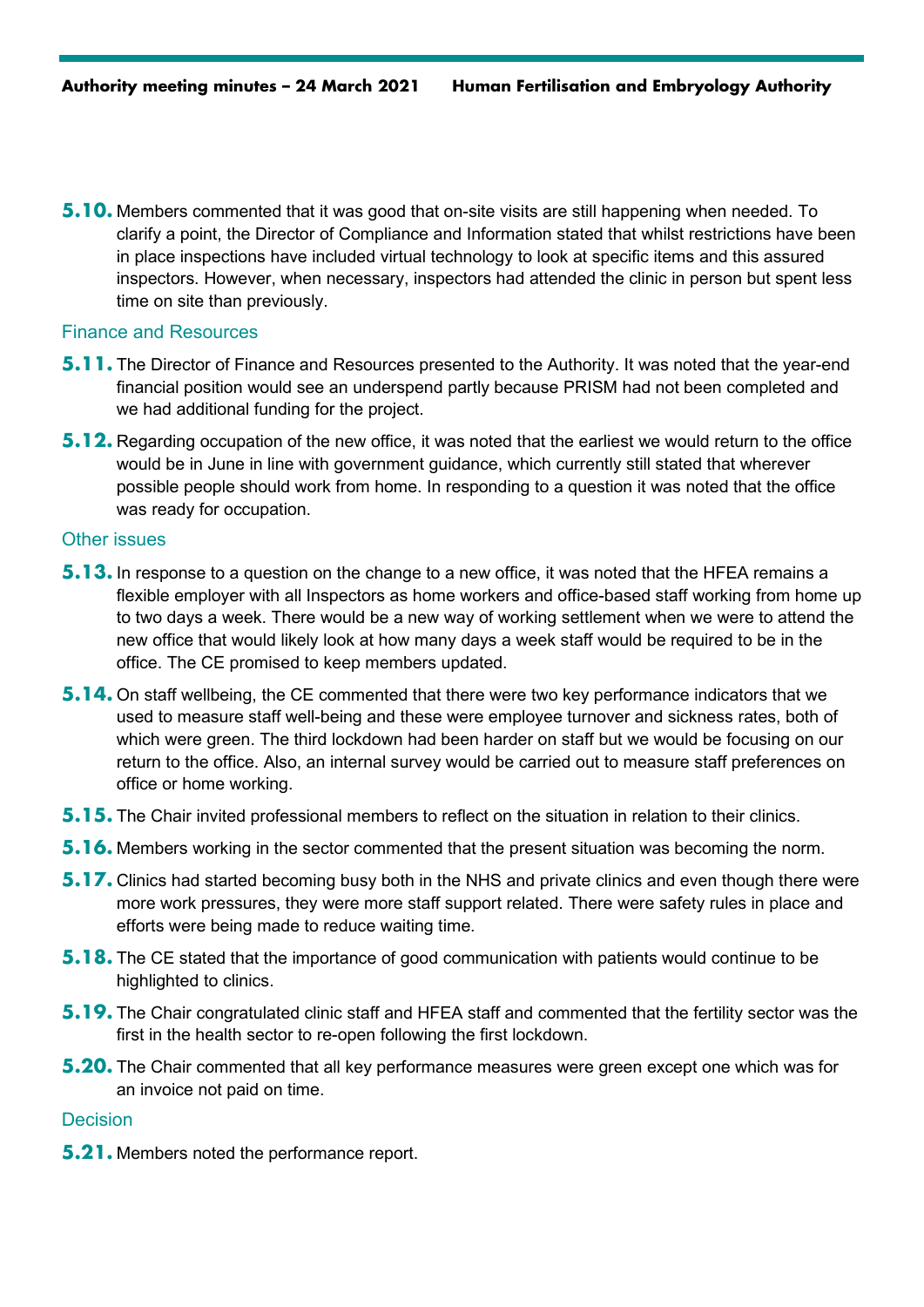# **6. Covid-19 update**

- **6.1.** The Director of Compliance and Information presented to the Authority.
- **6.2.** Members were informed that almost all centres that had suspended treatment services in the recent lockdown had now restarted treatment.
- **6.3.** Inspections had resumed and were risk based and where on-site visits were not conducted a clear rationale for this was documented.
- **6.4.** As at February 2021, private centres were performing more cycles than this time last year compared to NHS centres who were at 70% of where they were last year.
- **6.5.** A member suggested that the presence of partners still remained an issue in some clinics, especially where bad news had been received and the patient needed support.
- **6.6.** It was noted that there was a huge increase in the number of patients coming forward for support and advice from Fertility Network UK. Fertility Network had seen further anxiety from some patients who had planned to have treatment abroad but were not able to at present. Also, patients' inability to seek treatment abroad meant that they were approaching UK clinics which were more expensive compared to those overseas which was causing a lot of anxiety.
- **6.7.** It was noted that most patients were aware of the efforts clinics were making and were grateful for this.

## **Decision**

**6.8.** Members noted the Covid-19 update.

## **7. Effective governance**

- **7.1.** The Chair suggested that due to time constraints, the report should be taken as read and members should focus on the changes to Standing Orders recommended.
- **7.2.** At 5.1.1 in Standing Orders there was a proposed correction to an anomaly in the reserved matters list. It was recommended that in Annex 1, section 5.1 (p) we remove the word 'annual' and replace 'approval of' with 'consider all proposed updates to'.
	- (p) Consideration of all proposed updates to the Code of Practice and general directions, while retaining the power to delegate revisions where necessary, provided this is done in accordance with paragraph 6.6 of Standing Orders.
- **7.3.** There was a proposal to increase the delegated powers to the Chair so that decisions could be made in a more agile way. It was recommended that section 5.2.4 should read:
	- The Chair of the HFEA may, alternatively, form a sub-group of members to make decisions outside the cycle of meetings in the event of urgent or business critical issues arising.
- **7.4.** In annex A, section 2 there was a proposal to increase the membership of the Audit and Governance Committee. A member also asked if we could include the words 'if required' in relation to the two non Authority places on the committee. It was further suggested that the committee's quorum be updated to reflect that at least two Authority members should be present. The recommended changes were: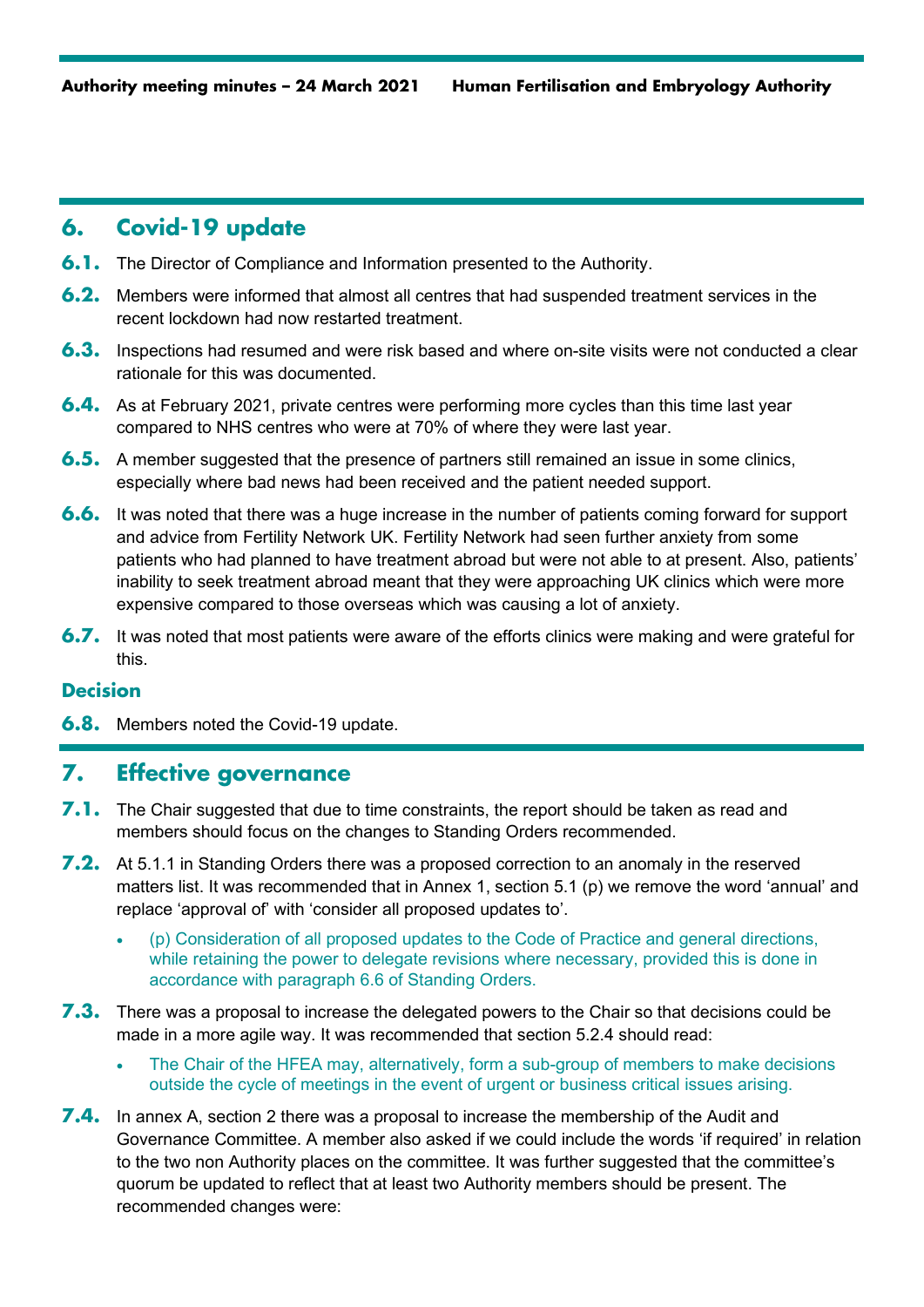- The Audit and Governance Committee shall consist of up to six members including:
	- a Committee Chair (who shall be an Authority member)
	- a Deputy Committee Chair (who shall be an Authority member)
	- up to two other Authority members
	- two persons who shall not be Authority members and who have relevant legal, financial, public sector or other corporate governance expertise (if required).
- The quorum for a meeting of the Audit and Governance Committee shall be three, providing that two are Authority members, including the Committee Chair or deputy Committee Chair.
- **7.5.** Changes to the terms of reference for the Scientific and Clinical Advances Advisory Committee (SCAAC) (Annex A, paragraph 6.3) were also recommended. The proposed changes are:
	- The Scientific and Clinical Advances Advisory Committee shall consist of at least three Authority members, including:
	- a Committee Chair (who shall be an Authority member)
	- a Deputy Committee Chair (who shall be an Authority member), and
	- up to three other Authority members.
- **7.6.** The proposed changes to the Register Research Panel membership in Annex A, section 8 to ensure it remains fit for purpose were:
	- The Register Research Panel shall consist of a Chair and Deputy Chair (or Deputy Chairs) and a pool of suitable employees, appointed by the Chief Executive from amongst the employees of the Authority. In the absence of the Chair of the Panel, a Deputy Chair or other person nominated by the Chair of the Panel may act as Chair of the Panel.
	- The quorum for a meeting of the Register Research Panel shall be five, and there shall be due consideration to the balance of membership to ensure a fair and robust appraisal of any research applications and decisions. All decisions and minutes must be signed off by the Chair.
- **7.7.** To correct an anomaly to the Executive Licensing Panel (ELP) delegations and make it clearer which licences ELP can vary, the following change was proposed:
	- The following variations of licences on application:-
		- change of Person Responsible (under section 18A(1) of the Act)
		- changes to licensed activities (under section 18A(2) of the Act), and
		- change of a centre's premises (under section 18A(2) of the Act).
- **7.8.** There was a request from the Chair of the Statutory Approvals Committee also to update Standing Orders to read:
	- The Statutory Approvals Committee shall operate from a pool of members, with no more than five members attending each meeting.
- **7.9.** Members were invited to ask questions.
- **7.10.** In response to a question about the Remuneration Committee, it was noted that the Authority Chair doubled as the Remuneration Committee Chair since all staff pay was governed by a government framework which limited the committees role in deciding staff pay.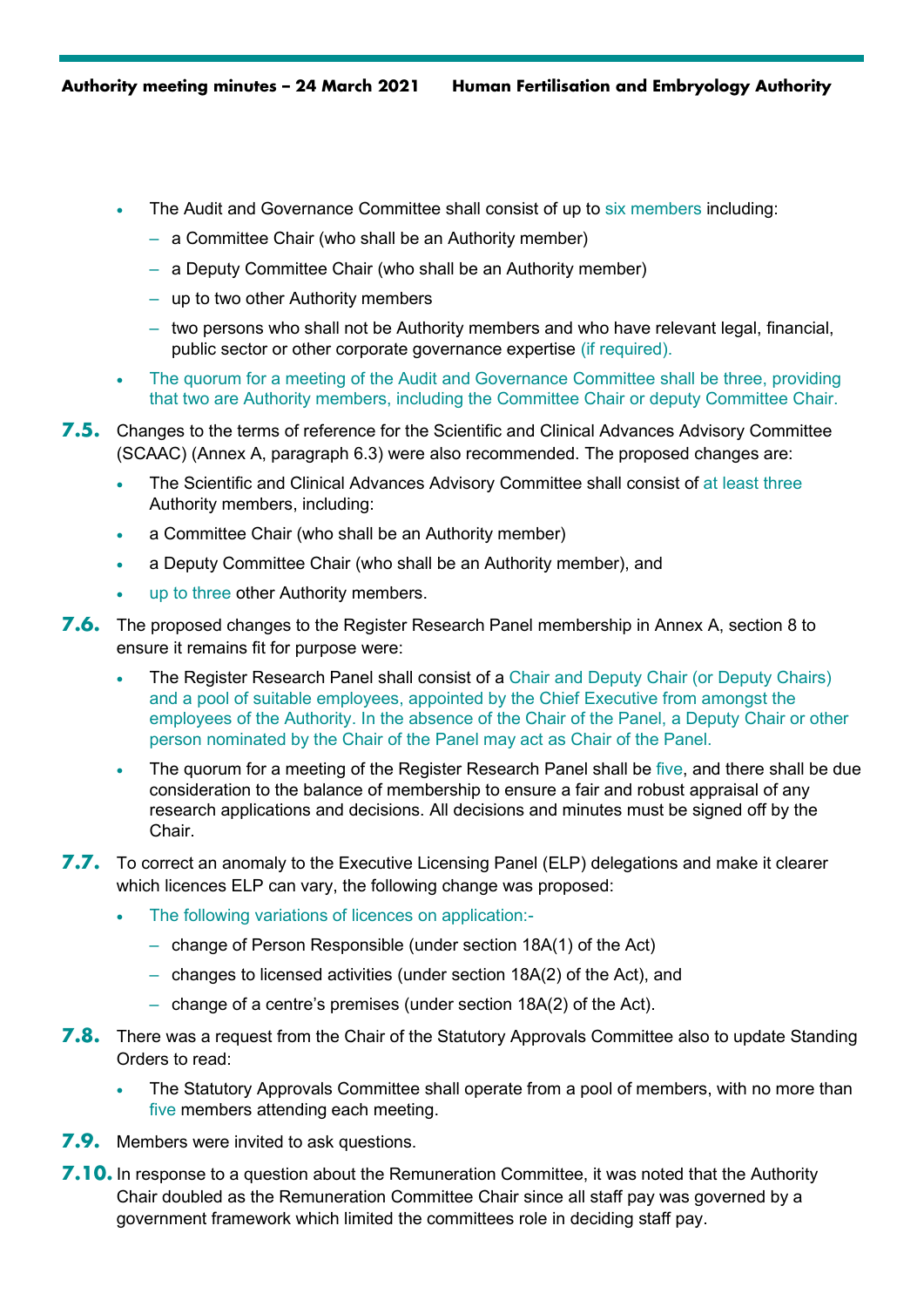## **Standing Orders**

**7.11.** Members were invited to vote on the proposed changes.

#### **Decision**

- **7.12.** Members noted the annual reviews of committee effectiveness and the action points for each committee.
- **7.13.** Members unanimously agreed the changes to Standing Orders, effective from 1 April 2021.

# **8. Business plan**

- **8.1.** The Chair invited the Risk and Business Planning Manager to present this item. Members were reminded that at the November Authority meeting, they approved the draft activities section of the business plan.
- **8.2.** The business plan for 2021-22 built on the extraordinary work of 2020-21 and had been developed following conversations both within teams and amongst the corporate management group. It was noted that despite the challenges of the pandemic, a lot was achieved in the preceding year as we delivered on core activities such as inspections and licensing, implementation of changes from EU exit, progressing PRISM and producing publications.
- **8.3.** The Chair invited members to ask questions.
- **8.4.** Members welcomed the plan and suggested that the wording could be more specific about collaborative and partnership working. Also, as it was an ambitious plan, it would be important to monitor it to ensure that it remained deliverable.
- **8.5.** Members also commented that the work done in 2020-21 would give the HFEA a good grounding for the coming year and would enable the provision of evidence when it was needed for future work on the Act. This would also feed into ongoing improvements in standards.
- **8.6.** Members asked what clinics were required to put on their own clinic website in relation to add-ons. Staff commented that we would continue to review and it would form part of the conversation with clinics.
- **8.7.** In terms of the relocation to Stratford, members suggested that we change the term 'snagging' to 'optimise the use of the premises'.
- **8.8.** The Chair thanked staff and members for their contribution.

#### **Decision**

**8.9.** Members approved the business plan for 2021-2022 subject to incorporating the suggested comments and noted that year-end information would be added in April 2021.

# **9. Treatment add-ons update**

**9.1.** An update on progress to treatment add-ons since the last Authority update in November 2020 was noted. Members were reminded that addressing treatment add-ons was a key feature of our strategy for 2020 to 2024.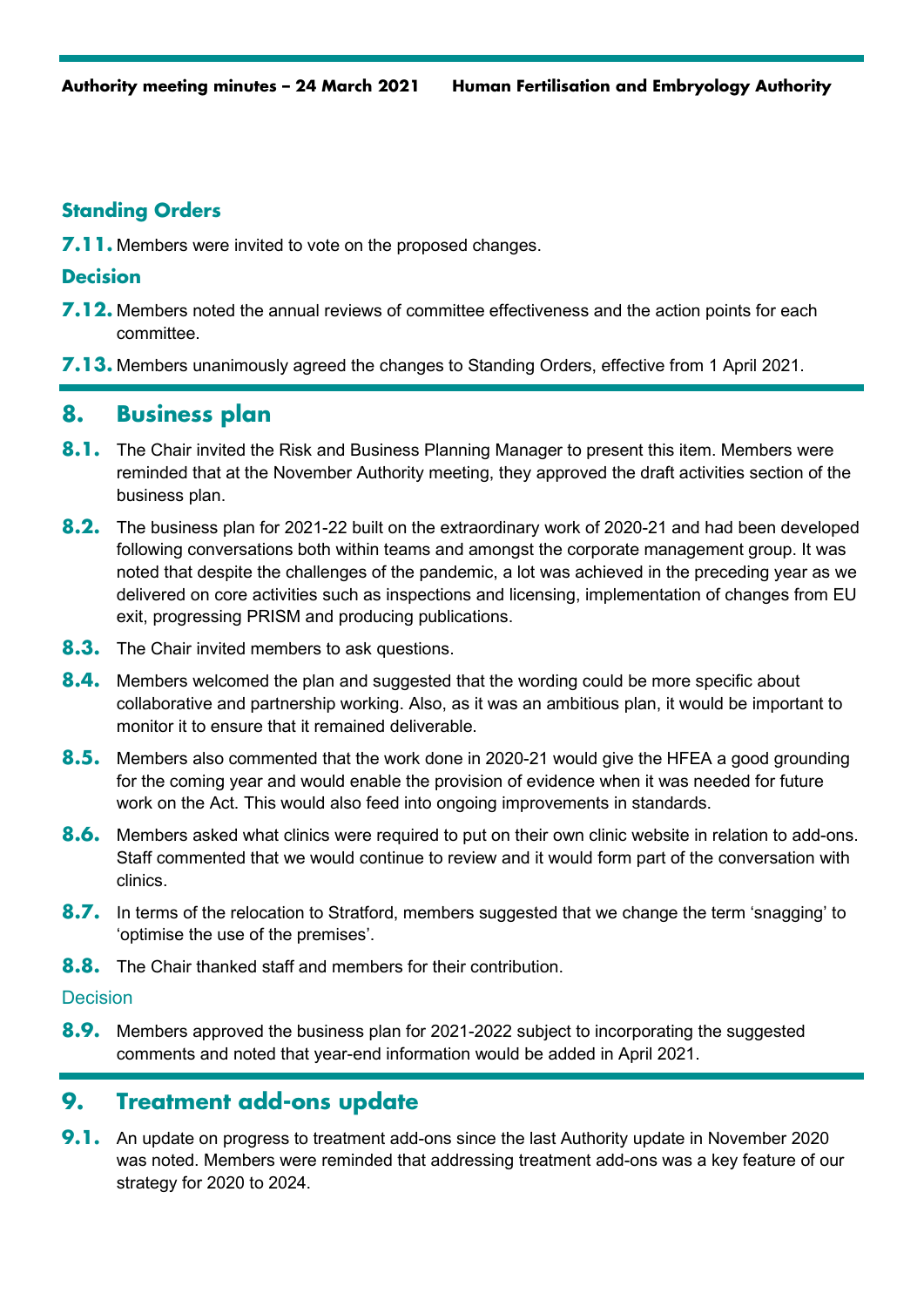- **9.2.** It was noted that the information on the website was updated to ensure it was clear to patients that it was their choice whether to opt for a treatment add-on, since this was over and above routine IVF cycles and there was an added cost.
- **9.3.** Members were also informed that all the actions agreed at the November 2020 Authority meeting had been completed.
- **9.4.** Members commented that clinic websites needed to be updated to ensure that there was no misleading data.
- **9.5.** To improve patient understanding about treatment add-ons, the HFEA collaborated with the Fertility Network UK to develop a list of questions and a checklist that patients could refer to when having a discussion with their clinicians about treatment add-ons.
- **9.6.** Members were advised that the information on complementary and alternative therapies was in draft form and would go live on the HFEA website in the coming weeks.
- **9.7.** The Chair thanked the Scientific Policy Manager and the team for the work completed to date.

#### **Decision**

**9.8.** Members noted the progress made in relation to treatment add-ons.

# **10. HFEA response to CMA/ASA guidance**

- **10.1.** The Director of Strategy and Corporate Affairs presented this item. Members were advised that the Competition and Markets Authority (CMA) and the Advertising Standards Authority (ASA) had been working with the HFEA for a while now with both regulators publishing their guidance in the weeks ahead.
- **10.2.** The work these regulators had undertaken had raised some important issues for us. There were some issues to note including the overall HFEA response, changes to the Code of Practice, developing a memorandum of understanding (MoU) and protocols, and training for inspectors.
- **10.3.** There were also some issues for discussion including further references in the Code beyond success rates current non-compliance with the Code on publication of information about success rates, treatment add-ons and whether text should be added to the role description for Persons Responsible (PRs).
- **10.4.** The Chair commented that when developing the MoUs we needed to be clear on what the roles of the different regulators were. Some of the professional members who were PRs commented that PRs should already be aware of their position of overall responsibility. However, guidance might be necessary to ensure consistency across all clinics.
- **10.5.** Members supported having written guidance as it would ensure that all clinics understood their obligations. It would also be used for clinic engagement so as to make a tangible difference.
- **10.6.** The Chair thanked the CMA, ASA, all staff involved and members for their contributions.

#### **Decision**

- **10.7.** Members approved the overall HFEA response, the additions to the Code of Practice and the development of the MoU and protocols.
- **10.8.** Members noted that there will be a further discussion with the Authority later in the year.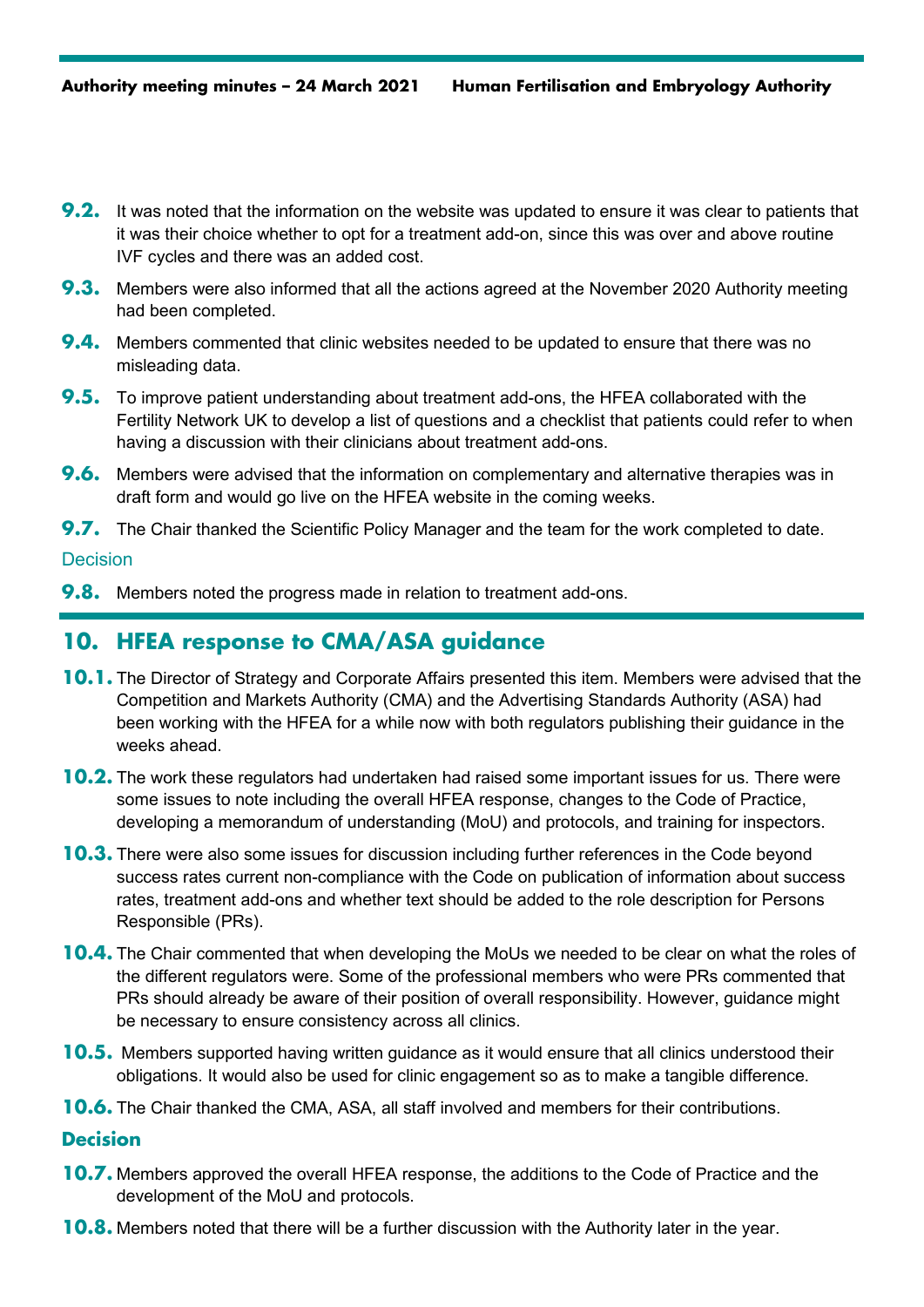# **11. Compliance and Enforcement Policy post consultation**

- **11.1.** The Director of Compliance and Information presented this item. Members were also informed that the Head of Legal had played a significant role in the development of the policy.
- **11.2.** The new draft policy sets out the Authority's regulatory aims which underpinned all our compliance and enforcement activities. The policy would only be used in circumstances that warranted regulatory action.
- **11.3.** Members were advised that the draft policy was consulted on in January 2021 with helpful and insightful comments received from both the NHS and the private sector which had been incorporated where applicable.
- **11.4.** It was noted that once approved, the policy would come into effect in June 2021 since time was needed to train inspectors in its usage.
- **11.5.** In response to a question, it was noted that non compliances are used to form the quarterly Governance Summary which is shared through our Clinic Focus.
- **11.6.** Members suggested a six-month interim review/audit follow up meeting following an intervention to ensure the clinic was on track. The Director of Compliance and Information agreed to follow this up with the Director of Finance and Resources.
- **11.7.** The Chair thanked everyone involved including the Inspectors for their work in getting this policy completed.

#### **Decision**

- **11.8.** Members approved the final version of the Compliance and Enforcement policy and the proposed timeline for implementation.
- **11.9.** Members agreed to delegate sign-off of the revised guidance on licensing to the Chair and Deputy Chair of the Licence Committee.

## **12. Any other business**

- **12.1.** The Chair, Sally Cheshire gave some parting words and emphasised that patients were central to our work at the HFEA. She thanked everyone who had contributed to her success whilst in post over the last 15 years, since she became involved in the HFEA.
- **12.2.** The Chair went on to pay tribute to Kate Brian as it was also her last meeting and commented that Kate had been an effective voice for patients.
- **12.3.** Kate thanked everyone present and stated that it was an absolute privilege and honour to work alongside all Authority members and staff, and in particular thanked the committee staff and inspection team.
- **12.4.** Margaret Gilmore, deputy Chair, on behalf of members, thanked Kate Brian and Sally Cheshire for their dedication to the HFEA.
- **12.5.** The Chief Executive commented that it was a privilege to work alongside Sally as she provided leadership, challenge and support ensuring that we improved as an organisation. He commented on Sally's approachability and visibility to staff.